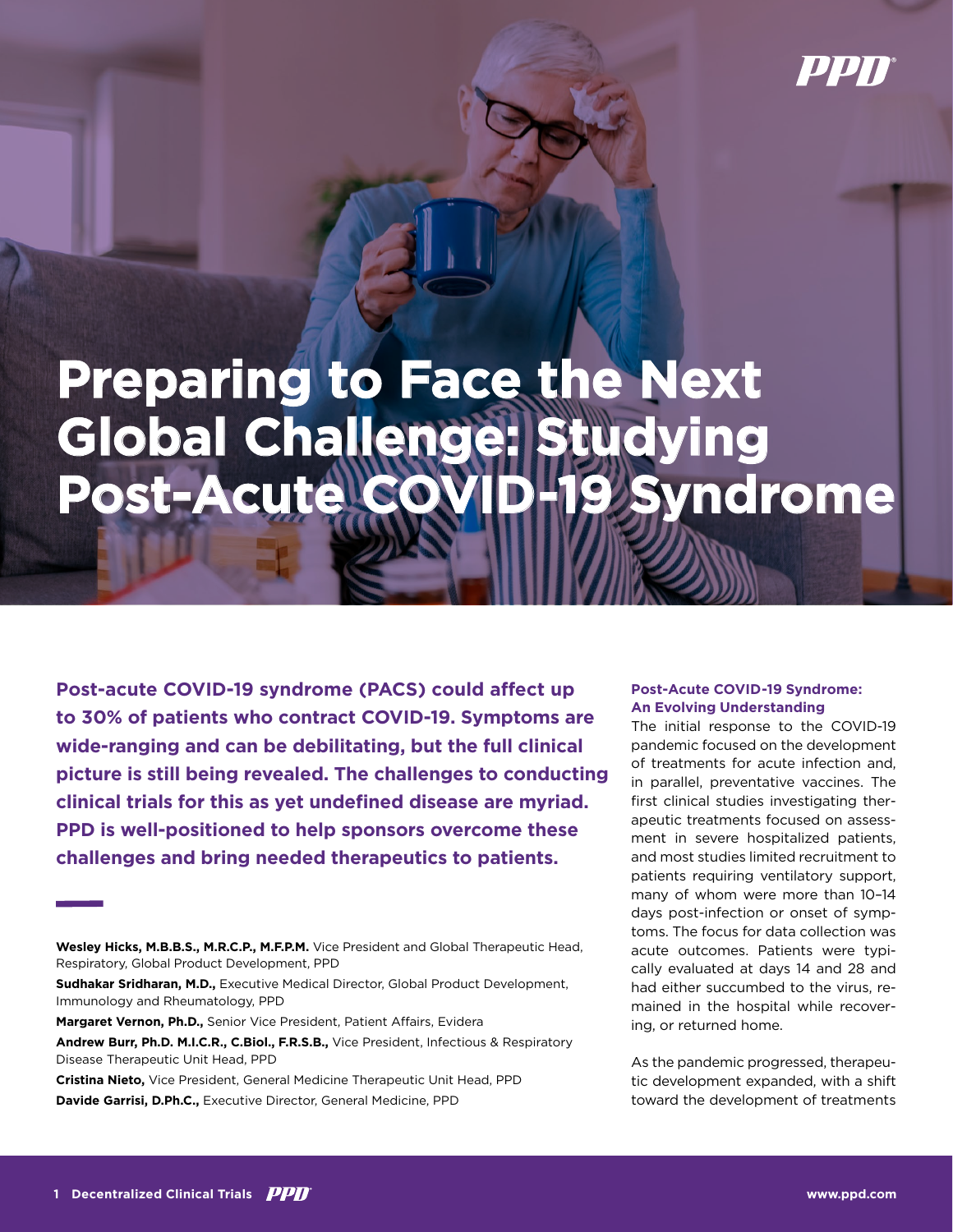that could be administered earlier in the outpatient setting to prevent the worsening of the disease and its potential long-term effects.

The indications of a more drawn-out disease process or syndrome associated with COVID-19 infection were first seen in patients who were not able to resume normal life functions after recovering from the initial infection. Eventually, as some of these patients recovered, the profusion of those "long-haul" patients drew the attention of clinicians.

The term *post-acute COVID-19 syndrome* (later abbreviated as *post-COVID syndrome*) was adopted to describe the broad constellation of symptoms, including exercise intolerance, dyspnea, chest pain, palpitations, chemosensory impairment, lymphadenopathy, appetite loss, fatigue, poor concentration, and pulmonary or cardiac complications in patients who have recovered from the acute infection.1-5

As time has progressed, more sponsors are including an extended post-treatment observation period for trial participants at three-, six-, and 12-month timepoints or longer. Simple questionnaires, which are relatively inexpensive to develop and execute,

We are encouraged by our early discussions with sponsors who are pursuing experimental treatments for these complex and perplexing sequelae. We are committed to applying the full range of knowledge and expertise that PPD offers clinical therapeutic experience, data analysis capabilities, and real-world evidence solutions — to advance therapeutic options for these patients.

can provide a great deal of information about effects on long-term outcomes, while also helping build our understanding of post-COVID syndrome.

As biopharma companies work to address the unmet medical needs of patients with post-COVID syndrome, they will require clinical research organization (CRO) partners with broad experience and innovative solutions. We are encouraged by our early discussions with sponsors who are pursuing experimental treatments for these complex and perplexing sequelae. We are committed to applying the full range of knowledge and expertise that PPD offers — clinical therapeutic experience, data analysis capabilities, and real-world evidence solutions — to advance therapeutic options for these patients.

#### **Uncertainty About Long-Term Effects**

An early study found that 87.4% of patients who had recovered from COVID-19 reported persistence of at least one symptom — particularly dyspnea and fatigue — at a mean evaluation time of 60.3 days after onset of the first COVID-19 symptoms, with 44.1% reporting a worsened quality of life.6 A later study found that 30% of recovered COVID-19 patients reported persistence of at least one symptom (most commonly fatigue, loss of the sense of smell or taste, or "brain fog") as long as nine months after the acute disease phase.7

Many post-COVID syndrome patients meet the clinical criteria for myalgic encephalomyelitis, commonly referred to as chronic fatigue syndrome (CFS).<sup>8</sup> Based on data available to date, it appears that somewhere between 10% and 30% of people who have had COVID-19 — whether mild or severe and whether they tested positive or not — will develop these long-term symptoms.7 A U.K. study published in March 2021 found that 71% of COVID-19 patients discharged from hospitals had not fully recovered five months later, with 20% exhibiting persistent symptoms that met the threshold for a new disability and 19% experiencing a health-related change of occupation.9

It is still too early to know how long these symptoms will persist, what percentage of patients will have symptoms at one year, two years, and longer, and whether some patients who appear to have recovered from a post-COVID syndrome might subsequently relapse. It is also unclear how patients who have experienced complications. such as cerebrovascular accidents, or show evidence of myositis or lung fibrosis will progress compared with patients with these conditions from traditional etiologies.

In addition to the physical damage caused by the virus, patients with COVID-19 also may experience psychological complications and even post-traumatic stress disorder (PTSD). The March U.K. study reported that over 25% of discharged COVID-19 patients had clinically significant symptoms of anxiety and depression, with 12% exhibiting symptoms of PTSD at five-month follow-up.<sup>9</sup> While this may be most evident for patients who have been hospitalized and experienced traumatic healthcare interventions, the anxiety associated with an unpredictable disease course or the fear of infecting others means that even patients with mild disease may be left with a degree of trauma disproportionate to the acute illness they experienced.

## **Bringing Experience to Address a Myriad of Challenges**

CROs involved in post-COVID syndrome studies will need to have considerable experience supporting COVID-19 therapeutic clinical trials, bringing the necessary understanding of who the potential participants are and how to locate them. As one of the first CROs to support COVID-19 trials, PPD is optimally positioned to support post-COVID syndrome studies.

Our COVID-19–specific experience, which spans treatment to prophylaxis. began early in 2020. We gained valuable experience encompassing a broad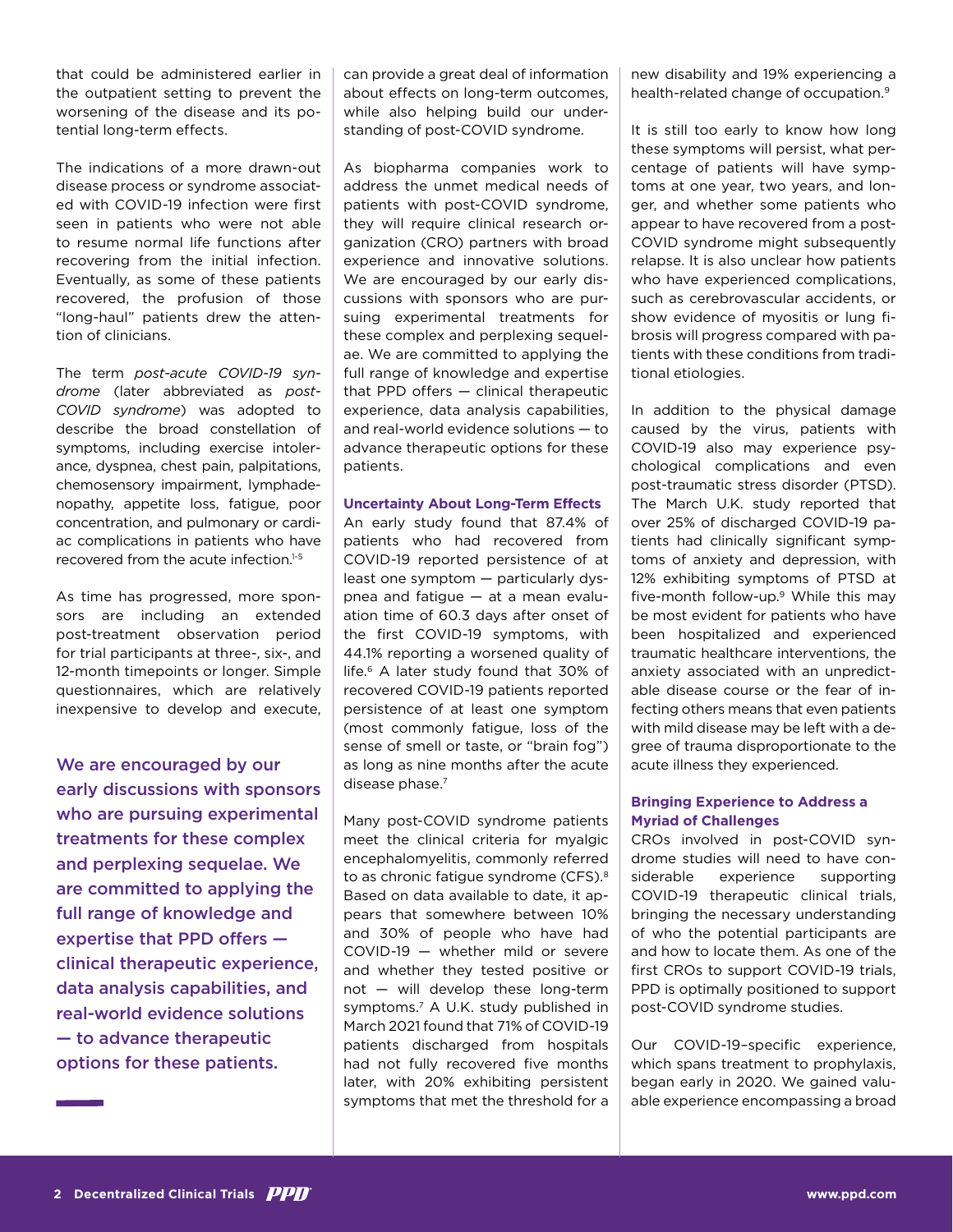

# **Establishing a Case Definition**

To establish a case definition, a large quantity of patient data is needed, particularly in light of the multiplicity of post-COVID syndrome manifestations. In an early attempt to describe post-COVID syndrome, distinct subgroups of patients have been identified, including:

- Chronic fatigue syndrome patients with brain fog;
- Post-ventilator syndrome patients, whose symptoms may include physical weakness, cognitive dysfunction, and posttraumatic stress syndrome;
- Patients with true neurologic symptoms, such as rigidity and tremors, that likely reflect effects of the virus on the brain; and
- Respiratory patients with lung damage and compromised lung function.

While this is a preliminary grouping, we expect this listing to evolve, perhaps with the addition of other subgroups or new combinations of symptoms. Cluster analysis of large data sets may eventually identify phenotypes within post-COVID syndrome sufferers or even predict which patients are at greater risk of developing a particular pattern of symptoms.

Medical claims and patient charts can be used to determine new diagnoses that follow a COVID-19 diagnosis. However, as many of the symptoms of post-COVID syndrome can only be identified and reported by patients themselves (fatigue, pain/discomfort, dyspnea), additional research that directly engages patients, either through qualitative (e.g., focus groups) or quantitative (e.g., webbased surveys) methods, will be required to fully understand the patient experience of post-COVID syndrome.

range of patient populations, inpatient and outpatient settings, study phases, trial designs, global geographical locations, and types of drugs and drug formulations. PPD has demonstrated the ability to rapidly respond to changes in direction dictated by the evolving epidemiology of the pandemic and has been recognized by clients for its agility and speed.

#### **Lack of a Standardized Definition**

We may easily identify who has had COVID-19, but we still do not know how to definitively identify people suffering from post-COVID syndrome. This is due in part to the lack or a formal case definition, though the medical community and academic researchers are actively progressing this issue. However, any proposed definitions likely will undergo numerous revisions before a universally accepted case definition is adopted.

A significant number of patients describe disruptive neurologic symptoms, such as emotional detachment and cognitive disorders, tremors, extreme fatigue, phantom smells, dizziness, and bouts of profound confusion — generally termed "brain fog." Patients may experience one or more of these symptoms but may lack an identifiable physical cause. This is not unprecedented; the connection between chronic neurologic conditions and infectious viruses has been known for almost a century. It may be helpful to differentiate these patients with less well-understood symptoms, for whom conventional imaging and testing modalities appear normal, from patients with lung fibrosis or evidence of cardiac damage and hence a more obvious cause for their fatigue and breathlessness.

Extended ICU stays are independently associated with prolonged or incomplete recovery and may be associated with autonomic function disturbances (e.g., fatigue, lung and nerve damage) that also are recognized in patients with post-COVID syndrome. For patients who have had extended hospitalization or who required prolonged intubation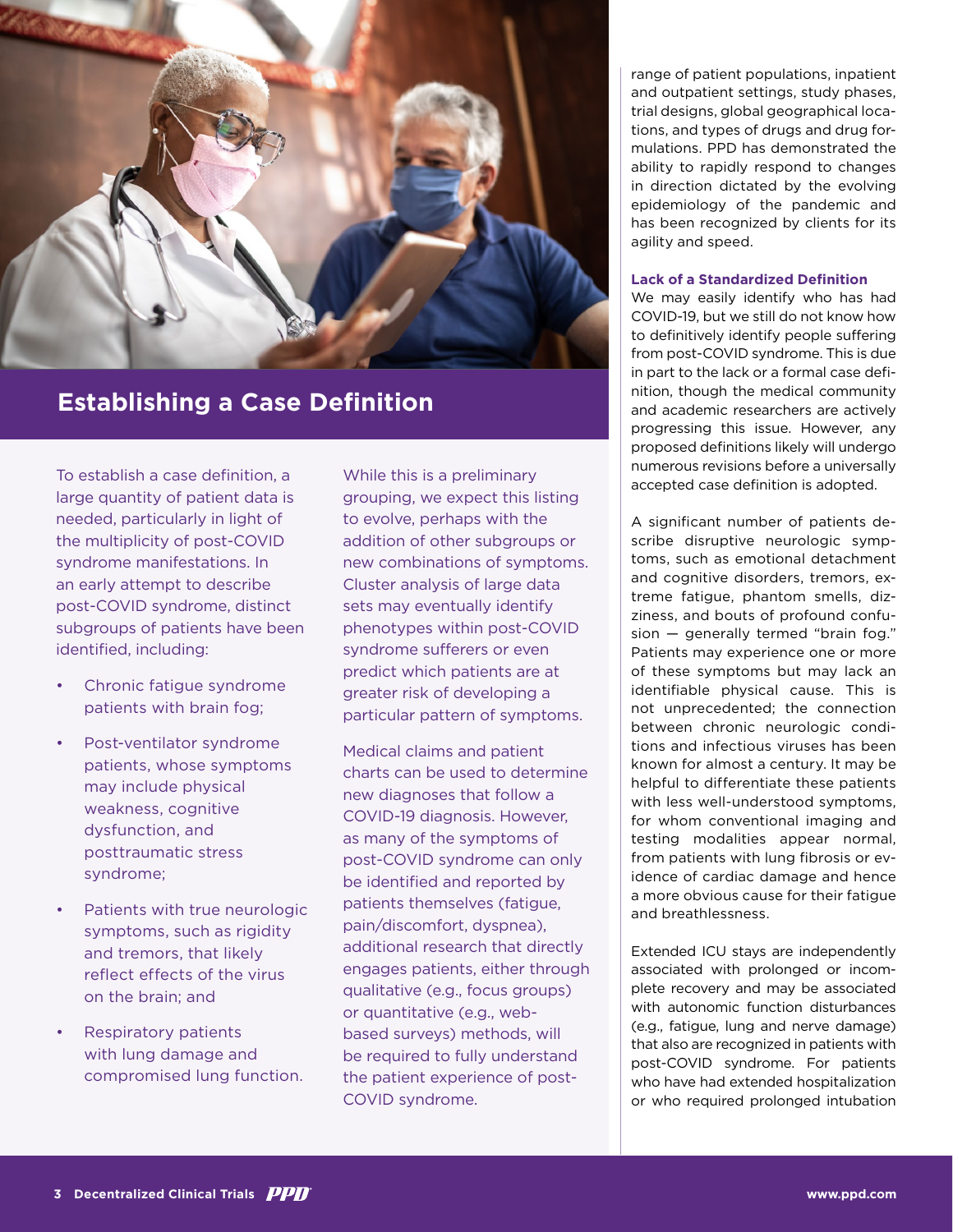and ventilation, it may be difficult or even impossible to distinguish the impacts of COVID-19 from those of the interventions themselves.

PPD has worked with many different viral infections and infectious diseases, as well as indications related to other viral and post-viral symptoms, including complications of HIV and post-HIV development of AIDS, as well as CFS. In addition, we have extensive experience in neurology, psychology, immunology, and respiratory and cardiovascular diseases, all of which may have relevant application to post-COVID syndrome clinical development programs.

PPD has extensive experience working with patients under these conditions to enable understanding of their histories, current symptoms, and the range of impacts on their lives.

### **Lack of Disease-Specific Validated Outcomes Assessment**

Given the diversity of patients and symptoms associated with post-COVID syndrome, a wide range of operational and medical scientific experts will need to be involved in clinical trials. Multiple endpoints will be needed within each patient subcategory based on the predominant symptoms. Initially, we expect that established and accepted endpoints, including patient-reported outcomes (PROs), will be adopted from other conditions where we see clinical similarities.

Our extensive experience identifying the nuanced information important to various groups and then developing evidencegeneration strategies to support tailored value messages strongly positions PPD in accelerating this area.

# **New Test for Past COVID Infections Can Potentially Increase the Prospective Patient Pool**

For a significant part of the pandemic, testing availability was limited and rationed. Many patients were unable to obtain testing, and others may have chosen not to be tested. This, coupled with a relatively high percentage of suspected false-negative tests, could reduce the pool of patients with confirmed post-COVID syndrome eligible for clinical trials.

The FDA's recent granting of emergency authorization for a new T cell test could change this. The first-of-its-kind test uses T cells to detect whether someone was previously infected with SARS-CoV-2, bringing clarity to these patients with suspected but not confirmed infection.

PROs or other clinical outcome assessments (COAs) likely will be required as primary efficacy endpoints in some clinical trials evaluating treatments for post-COVID syndrome, particularly when the syndrome manifests in symptoms that only patients themselves can report (e.g., fatigue, dyspnea, loss of appetite). Evidence of validity and reliability, as well as clinically important differences of these tools in post-COVID syndrome, will need to be established in order to enable their use as registrational endpoints for acceptance by regulatory authorities (FDA 2009).

The complexity of trial designs and implementation of post-COVID syndrome studies will require the services of CROs like PPD with extensive operational and scientific expertise across multiple therapeutic areas involved in treating these patients. A broad array of resources will be needed for data analysis, including both epidemiological experts and data scientists. These trials will also require experience in the determination of practical and patient-focused endpoints/outcomes that provide reliable and valuable results.

For both orphan diseases and COVID-19 itself, PPD has often had to select and validate existing tools and rating scales/scoring methods for one sequela and apply it and make it more relevant to the bigger picture. For instance, we have engaged with sponsors to adapt our FLUPRO patient-reported outcomes instrument for evaluating the severity of flu symptoms. This tool was developed in collaboration with the National Institutes of Health for use in COVID-19 treatment and vaccine trials to evaluate treatment benefit in terms of reduction in disease severity.

#### **Defining Need and Value**

Sponsors may recognize post-COVID syndrome as a legitimate disease with a strong unmet medical need. However, work is still needed to understand the value associated with improved outcomes: this value proposition may be different for payers, regulators, clinicians treating patients with post-COVID syndrome, and the patients themselves. Mapping and understanding the often-conflicting priorities of various stakeholders is an important part of how development in this space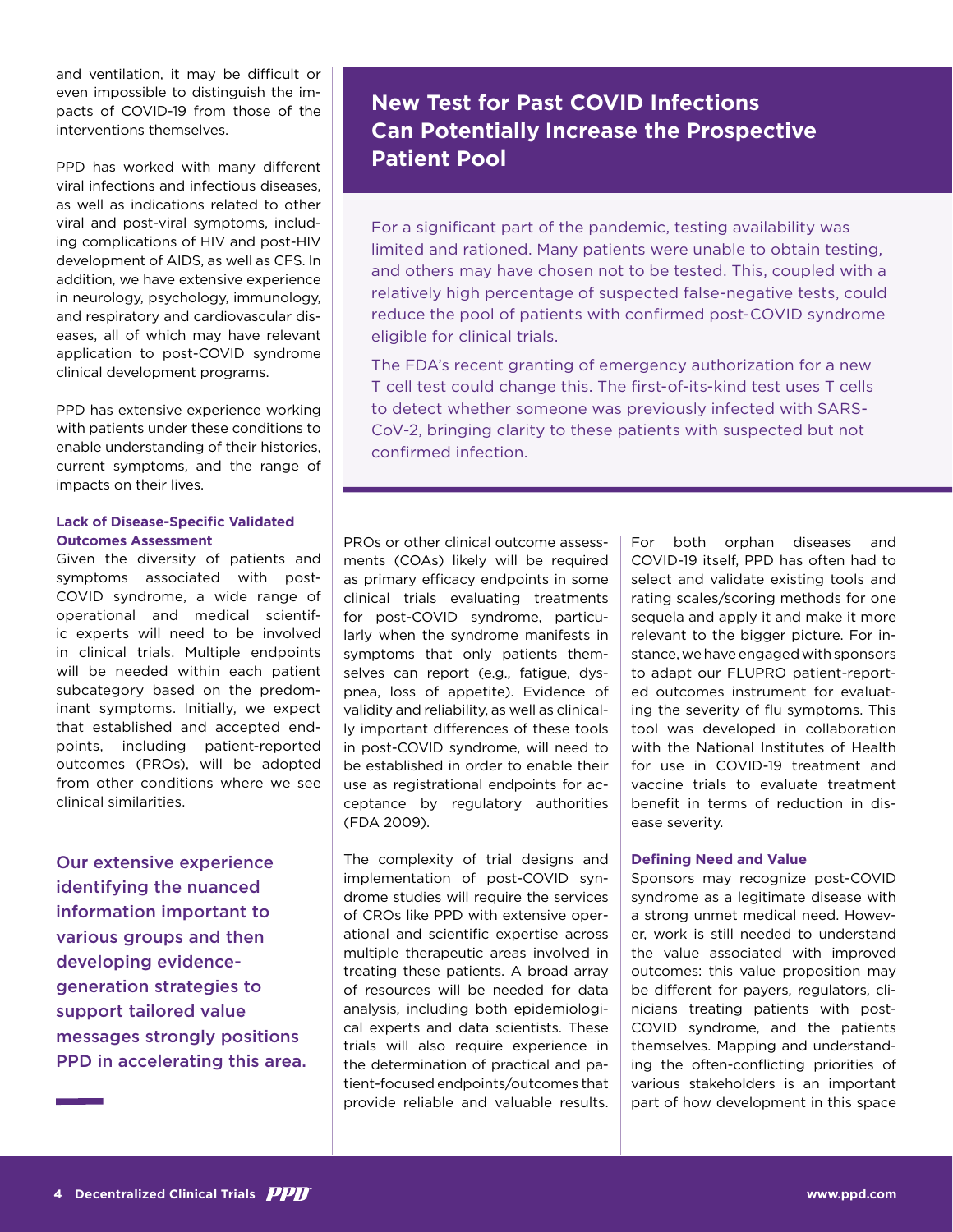proceeds. Our extensive experience identifying the nuanced information important to various groups and then developing evidence-generation strategies to support tailored value messages strongly positions PPD in accelerating this area.

Through advisory panels with payers across all key markets, our market access consultants gather clear insight into what payers consider when assessing products for reimbursement. Our researchers focused on patient involvement use a myriad of methods to elicit patient preferences and priorities to help guide both development and uptake once on the market. By understanding what is important to each stakeholder, the right evidence can be generated for the right audience to optimize product approval, access, and adoption.

Both regulators and payers will expect that PROs used as important efficacy endpoints will be reliable, valid, and responsive in post-COVID syndrome populations and to evaluate treatment benefits that are meaningful to patients. Existing PROs and other outcome measures will be adapted for use in post-COVID syndrome, but evidence still will need to be obtained to ensure that PROs included in clinical trials are relevant, comprehensive, reliable, valid, and individualized to the symptom complex associated with the disease.

The complexity of trial designs and implementation of post-COVID syndrome studies will require the services of CROs like PPD with extensive operational and scientific expertise across multiple therapeutic areas involved in treating these patients.

In addition to symptom or function endpoints of interest to regulators, payers will look for measures that reflect quality of life and economic impacts, including utility measurements, work productivity, and activity impairment determinations. Some payer bodies, such as the U.K.'s National Institute of Clinical Excellence (NICE), are interested in ascertaining patient input on protocol designs and clinical trial operationalization to ensure that clinical trials are patient centered, meaning they maximize benefits and minimize burden for patients.

# **Finding Sites to Support Post-COVID Syndrome Trials**

Selection of clinical personnel to treat patients in a post-COVID syndrome trial will present a new challenge. Patients presenting with COVID-19 symptoms may have had minimal healthcare interaction at the time of initial infection, and diagnosis may have been via a walk-in test center not associated with delivery of care. For patients requiring hospital care, this may have been supported by an acute care team, pulmonologist, or infectious disease specialist. Patients with unresolved symptoms or who have not returned to their baseline level of functioning are most likely to present to primary care providers. Any referral to secondary care will depend on the symptoms the patient has and whether dedicated post-COVID syndrome clinics are available. Dedicated post-COVID clinics with access to a range of specialists may become the optimal structure to evaluate and manage these patients, given the potential for a broad range of clinical complications. Such dedicated post-COVID syndrome clinics are being established in many countries, but this is not universal. Many of these clinics are in their infancy, and, owing to the lack of standardization of assessments for these patients, the range of specialists and services may vary from center to center.

Sponsors may not always have the luxury of being able to recruit from dedicated post-COVID clinics. As a large CRO, PPD can supplement sites from our extensive network of investigators across therapeutic areas, including specialists in neurology, rheumatology, and respiratory diseases, who may be investigating and managing patients with post-COVID syndrome.

# **Finding and Recruiting Patients with Post-COVID Syndrome**

While patients with post-COVID syndrome may be highly motivated, they may have difficulty remaining engaged with a clinical trial due to the debilitating nature of their symptoms (e.g., brain fog, severe fatigue, or perhaps even grief and depression.) Patients may not want to or be able to make regular visits to clinical trial sites. A CRO with strong experience and infrastructure to support decentralized trials and drive patient-centric solutions can provide relevant strategies that will benefit study design and make participation more feasible for patients and their caregivers.

With PPD's experience in the development of increasingly patient-centric trials and running virtual and direct-to-patient studies, we are ideally positioned to support and encourage ongoing patient participation in post-COVID syndrome trials. We know how to bring studies to patients using e-Consent, home-health nurses, video visits, and electronic PROs, all within decentralized trial designs. Our experience with long-term follow-up of gene therapy patients is also directly applicable to post-COVID syndrome patients. We keep the patient experience in mind and identify solutions that optimize efficiency and effectiveness with the goal of maintaining the necessary level of connection with the patient, the site, and the treating physician, while minimizing the burden across all of them.

Other questions sponsors will need to consider include:

- How do we know when patients are suitable for a trial?
- At what point do you assign patients having reached a baseline